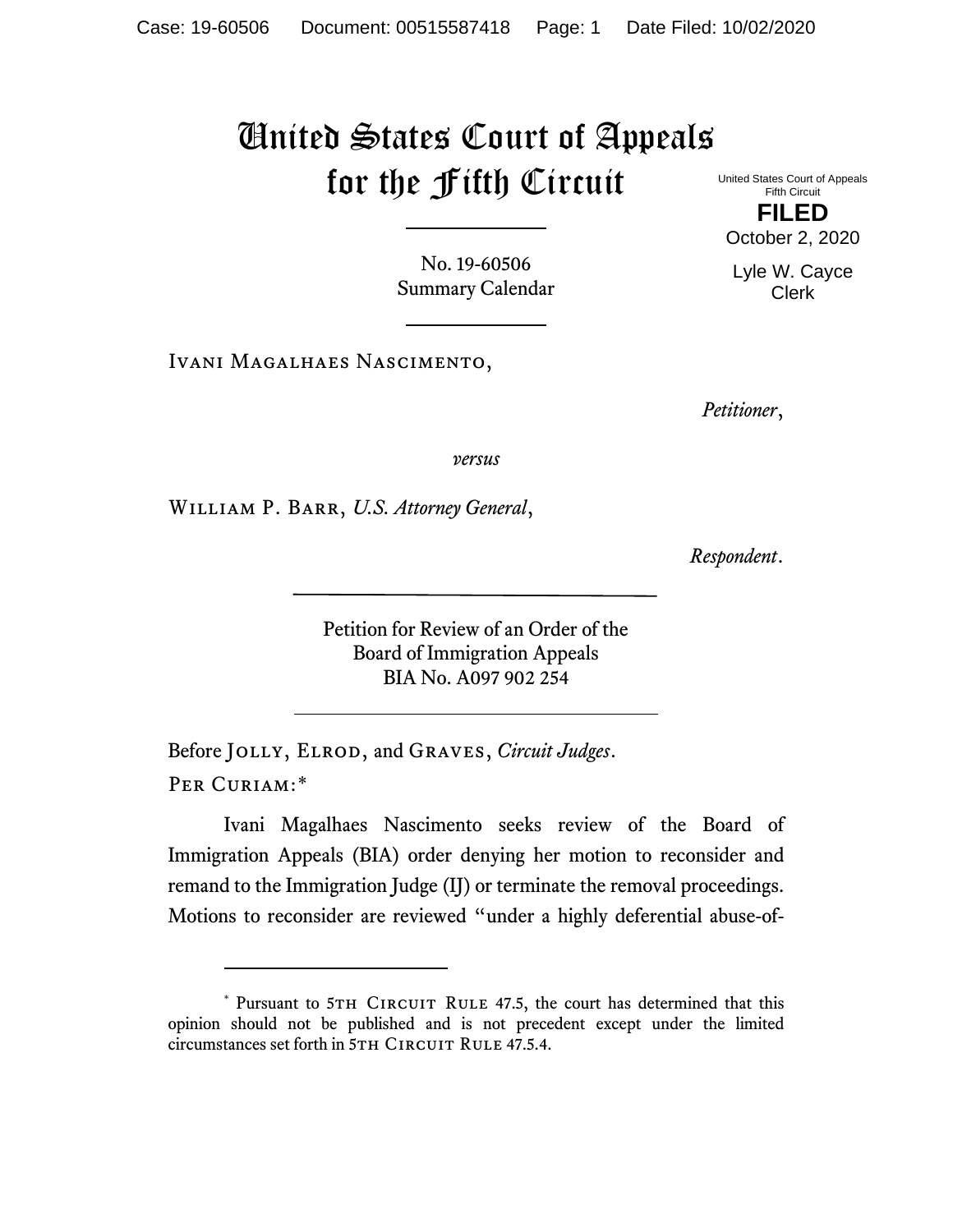## No. 19-60506

discretion standard." *Barrios-Cantarero v. Holder*, 772 F.3d 1019, 1021 (5th Cir. 2014) (internal quotation marks and citation omitted). A BIA ruling denying a motion to remand that the alien filed after the BIA entered a decision on direct appeal is properly treated like a motion to reopen, *see Wang v. Ashcroft*, 260 F.3d 448, 451-52 (5th Cir. 2001), which is also reviewed for abuse of discretion, *Panjwani v. Gonzales*, 401 F.3d 626, 632 (5th Cir. 2005), as is a decision not to terminate proceedings, *Velasquez v. Gonzales*, 239 F. App'x 68, 69 (5th Cir. 2007). The BIA "abuses its discretion when it issues a decision which is capricious, irrational, utterly without foundation in the evidence, based on legally erroneous interpretations of statutes or regulations, or based on unexplained departures from regulations or established policies." *Barrios-Cantarero*, 772 F.3d at 1021.

The BIA found Nascimento's motion to reconsider untimely, because it was filed more than 30 days after the BIA's decision for which Nascimento sought reconsideration, and because Nascimento failed to specify any legal or factual error in the decision. *See* 8 U.S.C. § 1229a(c)(6)(B), (C); 8 C.F.R. § 1003.2(b)(1), (2). The BIA also found that Nascimento's continuous presence in the United States ended in 2005, such that she could not establish the requisite 10 years of continuous presence for cancellation of removal, which was the basis of her request for remand. As Nascimento does not challenge, or even acknowledge, these bases for denial in her briefing, she has waived the issues. *See Chambers v. Mukasey*, 520 F.3d 445, 448 n.1 (5th Cir. 2008); *Soadjede v. Ashcroft*, 324 F.3d 830, 833 (5th Cir. 2003).

With respect to Nascimento's alternative request to terminate the removal proceedings, the BIA concluded that even if the motion for reconsideration was not time-barred and was statutorily compliant, her argument in support of reconsideration and termination—that the IJ lacked jurisdiction to enter the in absentia removal order—was foreclosed by BIA and Fifth Circuit precedent. The BIA did not abuse its discretion in